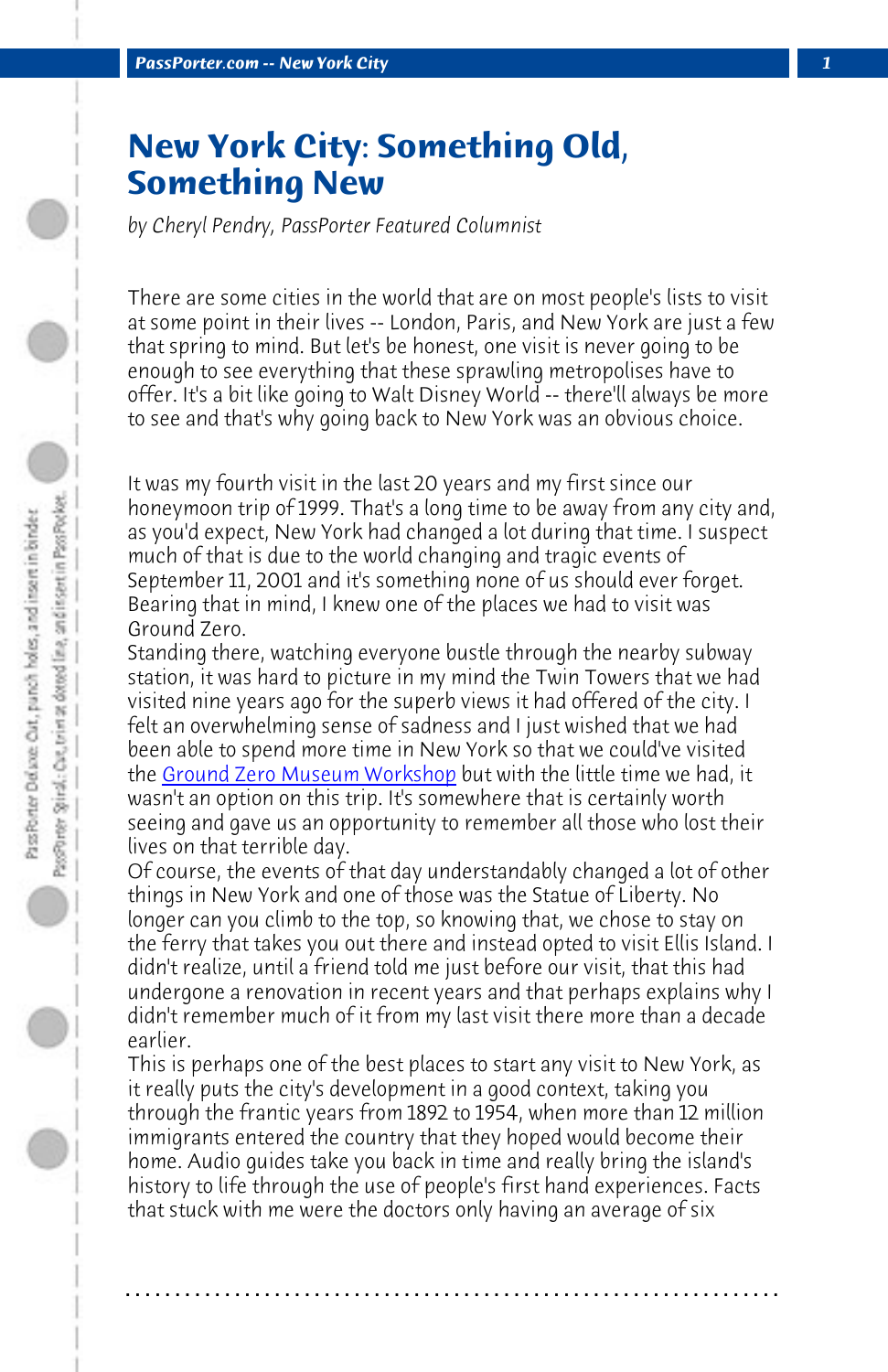seconds to check each immigrant's health and some of the tests to check their intelligence levels were fascinating -- and also frightening - to see! I'm not sure I could have passed some of those, particularly when you think of the weight on their shoulders, knowing that incorrect answers could dash their hopes of a new life. It's a truly fascinating place and one that's well worth seeing.

Something else that struck us that had changed over the years was the whole feel of the city. It felt much more welcoming now than perhaps it had previously. We were amused to see a man and a woman both hailing a cab and the man offering it to the woman -- not a sight that I'd certainly ever witnessed on any of my previous visits to the city. The last time we were here, New York City was a lot safer than it had been in the bad old days gone by, but even so, you were still wary traveling on the subway. That was something that also seems to have changed. I felt as safe down there as I have on any other underground train system in the world, which was a pleasant surprise to me. Some things hadn't changed of course. Times Square was still just as frenetic as the last time we were there, with the massive billboards all around, advertising everything under the sun and the news tickers telling you all the latest updates from around the world. Macy's still remains the place to go and shop anywhere in the world. That place never ceases to amaze me every time I visit it. Yes, I know it's the world's largest store, but somehow I just don't believe it -- until I get inside and then the scale of it is overwhelming!

Something else that was overwhelming was the view from the Top of the Rock, the brilliantly named observation deck at the Rockefeller Center. Having already visited the Empire State Building and, knowing that we were short on time, we opted this time for a different aerial view of New York City, not sure whether it would be as good. If anything, it was better. One obvious thing you can see from up there is the Empire State Building itself, but you also get some superb views of Central Park, the green oasis in the middle of prime city real estate. It's really only from up there that you can appreciate just how much land this takes up and why it's so close to New Yorkers' hearts.

It's a shame we didn't have more time to spend in New York this trip, but I have no doubt we will be back. It is, after all, one of the world's greatest cities to visit and it's somewhere that you can always return to and see new sights and wonders.

*About The Author: Cheryl and husband Mark live in England and love to travel, particularly to America. They are in the process of visiting every Disney theme park around the world, having already been to Disneyland Resort Paris, Hong Kong Disneyland and both American Disney resorts. They are now planning for their trip to Japan in the spring to visit the Tokyo*

**. . . . . . . . . . . . . . . . . . . . . . . . . . . . . . . . . . . . . . . . . . . . . . . . . . . . . . . . . . . . . . . . . .**